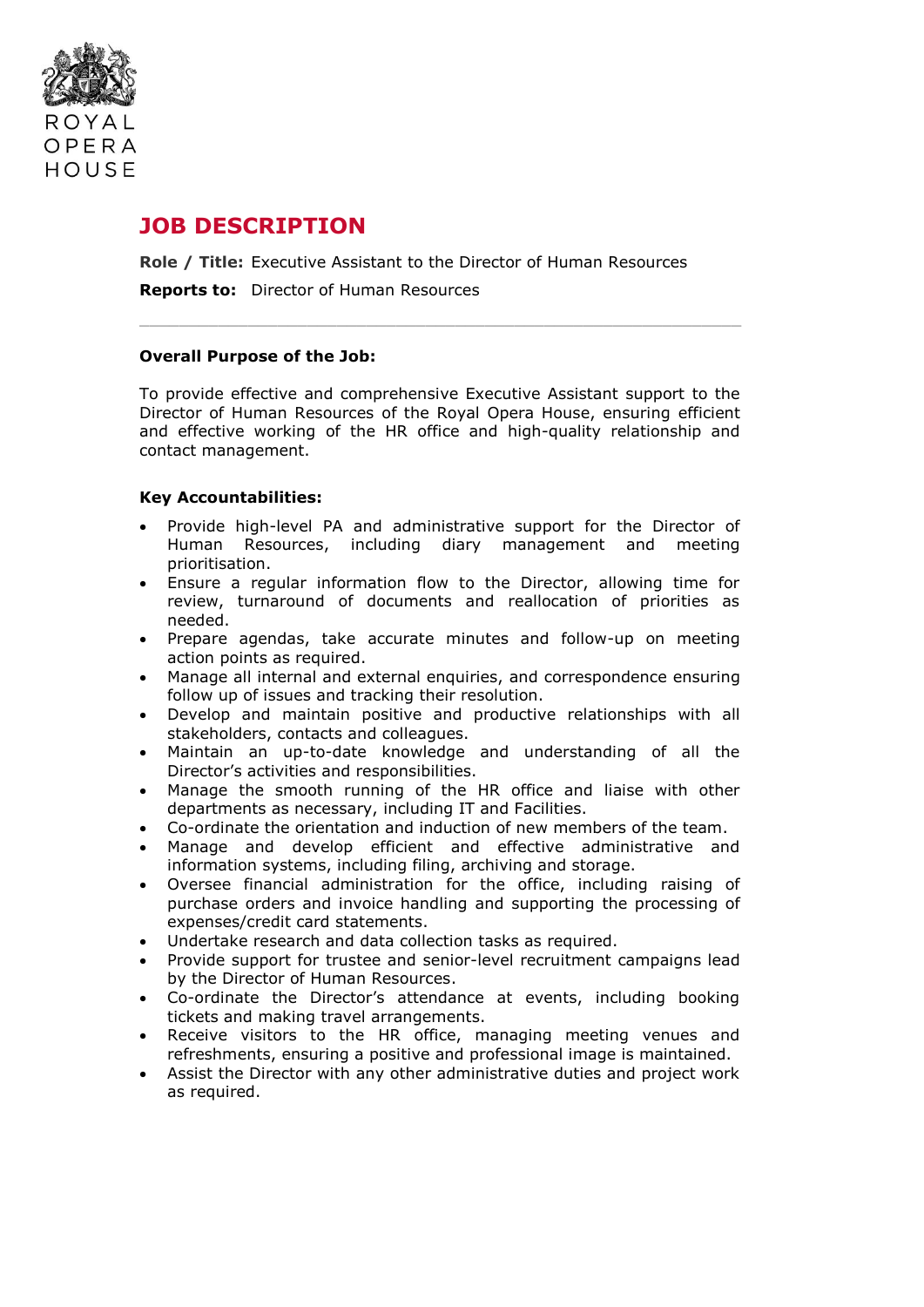## **Behaviours:**

- Proactively demonstrate a commitment and contribution to the Royal Opera House's health and safety culture in all activities.
- Actively promote the value of diversity in all work; uphold the ROH values and behaviours: Treat each other with Respect - Be Open - Value the Highest Standards.
- Ensure confidentiality, in line with organisational policy and data protection requirements.
- Actively contribute to own professional development, developing and maintaining knowledge and understanding of legislative changes and best practice developments.
- Participate in the Executive PA Group to support information flow and positive cross-departmental communications.
- With the other members of the team, share responsibility for housekeeping and the maintenance of standards within the department.

The Royal Opera House is committed to creating a diverse and inclusive environment in which everyone can thrive.







This Job Description reflects the current situation. It does not preclude change or development that might be required in the future.